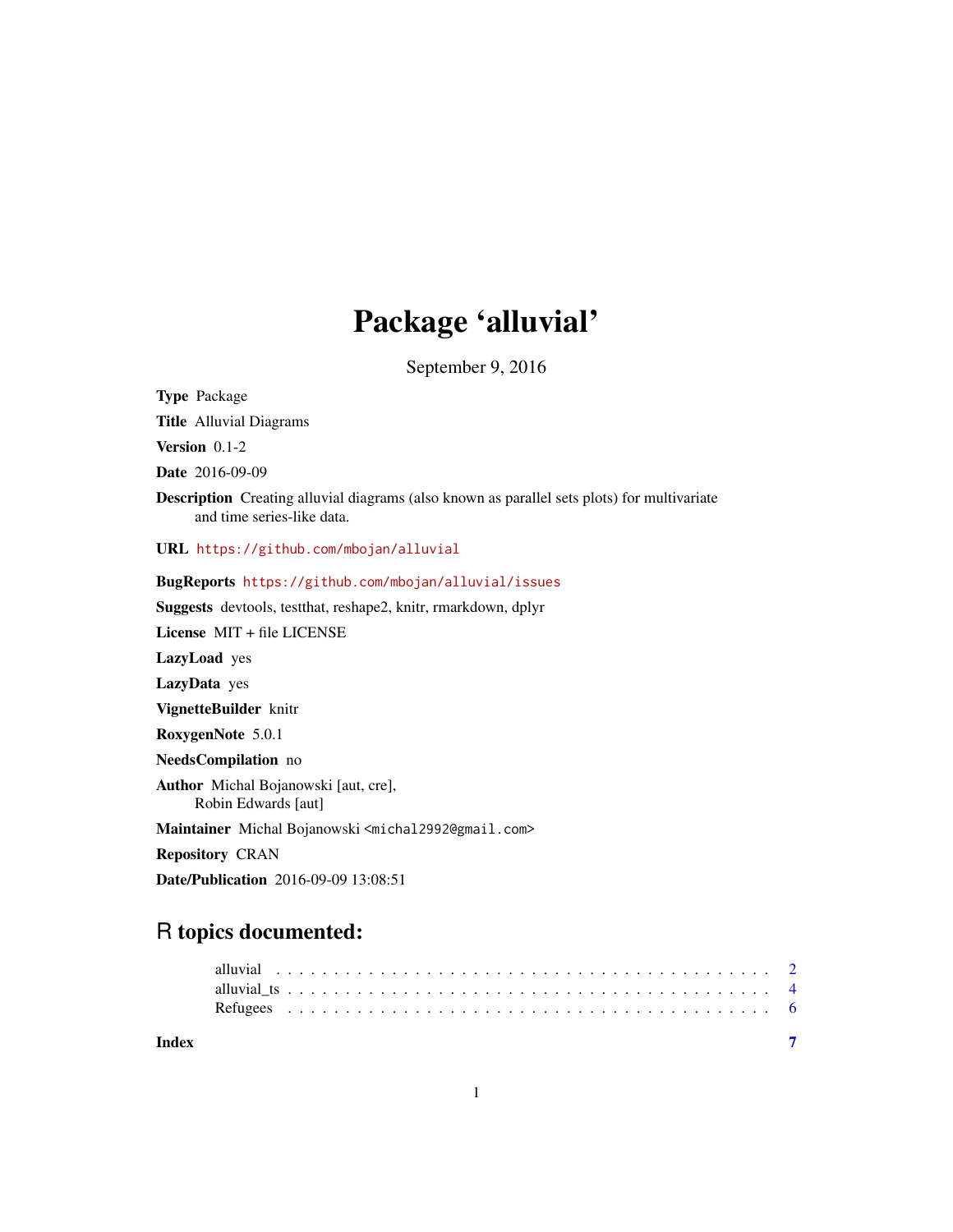<span id="page-1-0"></span>

#### Description

Drawing alluvial diagrams, also known as parallel set plots.

#### Usage

```
alluvial(..., freq, col = "gray", border = 0, layer, hide = FALSE,
  alpha = 0.5, gap.width = 0.05, xw = 0.1, cw = 0.1, blocks = TRUE,
 ordering = NULL, axis_labels = NULL, cex = par("cex"),
  cex.axis = par("cex.axis"))
```
#### Arguments

| .             | vectors or data frames, all for the same number of observations                                                                                  |
|---------------|--------------------------------------------------------------------------------------------------------------------------------------------------|
| freg          | numeric, vector of frequencies of the same length as the number of observations                                                                  |
| col           | vector of colors of the stripes                                                                                                                  |
| border        | vector of border colors for the stripes                                                                                                          |
| layer         | numeric, order of drawing of the stripes                                                                                                         |
| hide          | logical, should particular stripe be plotted                                                                                                     |
| alpha         | numeric, vector of transparency of the stripes                                                                                                   |
| gap.width     | numeric, relative width of inter-category gaps                                                                                                   |
| XW            | numeric, the distance from the set axis to the control points of the xspline                                                                     |
| <b>CW</b>     | numeric, width of the category axis                                                                                                              |
| blocks        | logical, whether to use blocks to tie the flows together at each category, versus<br>contiguous ribbons (also admits character value "bookends") |
| ordering      | list of numeric vectors allowing to reorder the alluvia on each axis separately,<br>see Examples                                                 |
| axis_labels   | character, labels of the axes, defaults to variable names in the data                                                                            |
| cex, cex.axis | numeric, scaling of fonts of category labels and axis labels respectively. See<br>par.                                                           |

#### Value

Invisibly a list with elements:

endpoints A list of matrices of y-coordinates of endpoints of the alluvia. x-coordinates are consecutive natural numbers.

#### Note

Please mind that the API is planned to change to be more compatible with **dplyr** verbs.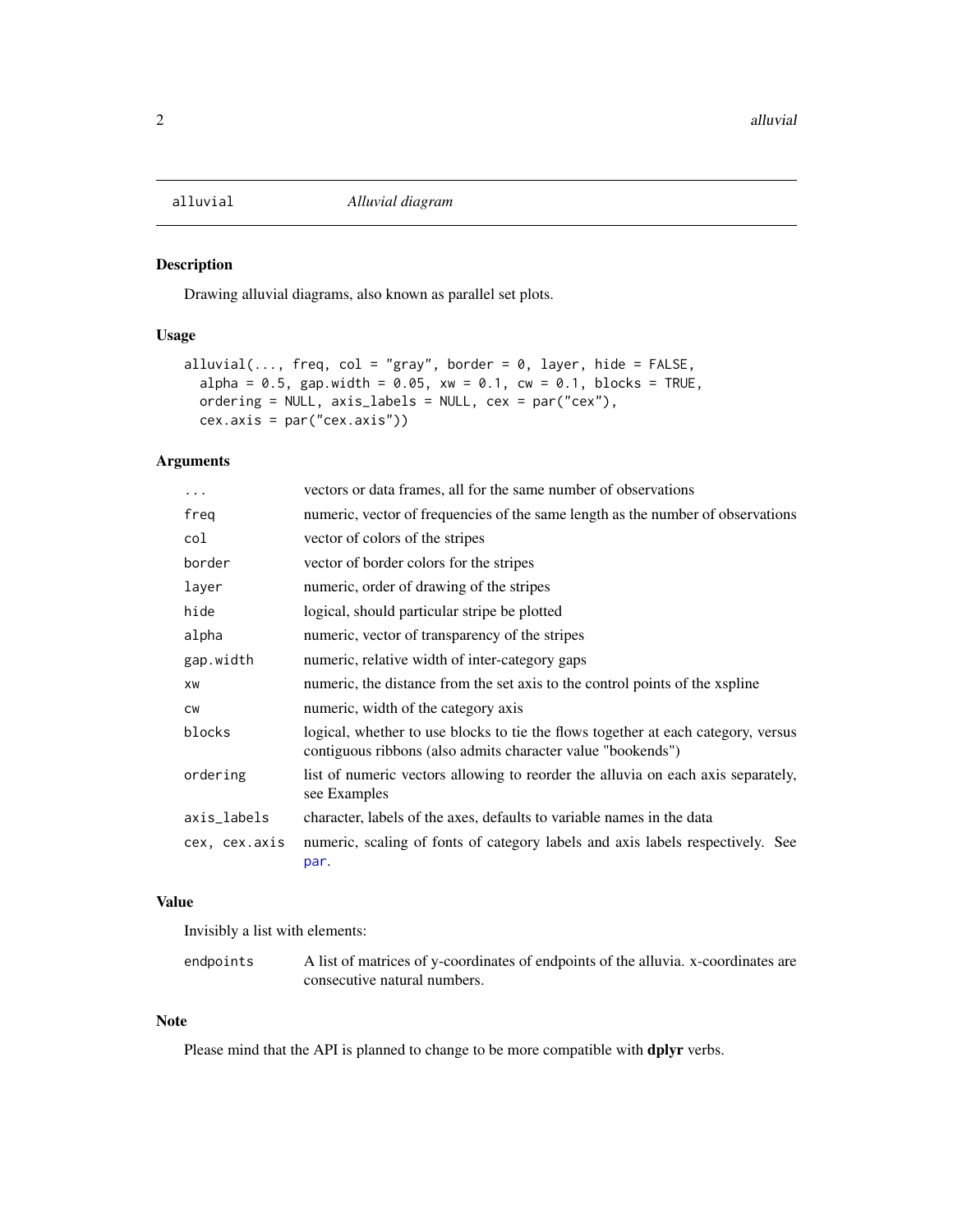#### alluvial 3

#### Examples

```
# Titanic data
tit <- as.data.frame(Titanic)
# 2d
tit2d <- aggregate( Freq ~ Class + Survived, data=tit, sum)
alluvial( tit2d[,1:2], freq=tit2d$Freq, xw=0.0, alpha=0.8,
         gap.width=0.1, col= "steelblue", border="white",
         layer = tit2d$Survived != "Yes" )
alluvial( tit2d[,1:2], freq=tit2d$Freq,
         hide=tit2d$Freq < 150,
         xw=0.0, alpha=0.8,
         gap.width=0.1, col= "steelblue", border="white",
         layer = tit2d$Survived != "Yes" )
# 3d
tit3d <- aggregate( Freq ~ Class + Sex + Survived, data=tit, sum)
alluvial(tit3d[,1:3], freq=tit3d$Freq, alpha=1, xw=0.2,
         col=ifelse( tit3d$Survived == "No", "red", "gray"),
         layer = tit3d$Sex != "Female",
         border="white")
# 4d
alluvial( tit[,1:4], freq=tit$Freq, border=NA,
         hide = tit$Freq < quantile(tit$Freq, .50),
         col=ifelse( tit$Class == "3rd" & tit$Sex == "Male", "red", "gray") )
# 3d example with custom ordering
# Reorder "Sex" axis according to survival status
ord <- list(NULL, with(tit3d, order(Sex, Survived)), NULL)
alluvial(tit3d[,1:3], freq=tit3d$Freq, alpha=1, xw=0.2,
         col=ifelse( tit3d$Survived == "No", "red", "gray"),
         layer = tit3d$Sex != "Female",
         border="white", ordering=ord)
# Possible blocks options
for (blocks in c(TRUE, FALSE, "bookends")) {
    # Elaborate alluvial diagram from main examples file
    alluvial(\text{tit}, 1:4], freq = \text{tit}Freq, border = NA,
              hide = tit$Freq < quantile(tit$Freq, .50),
              col = ifelse( tit$Class == "3rd" & tit$Sex == "Male","red", "gray"),
              blocks = blocks )
}
# Data returned
x <- alluvial( tit2d[,1:2], freq=tit2d$Freq, xw=0.0, alpha=0.8,
```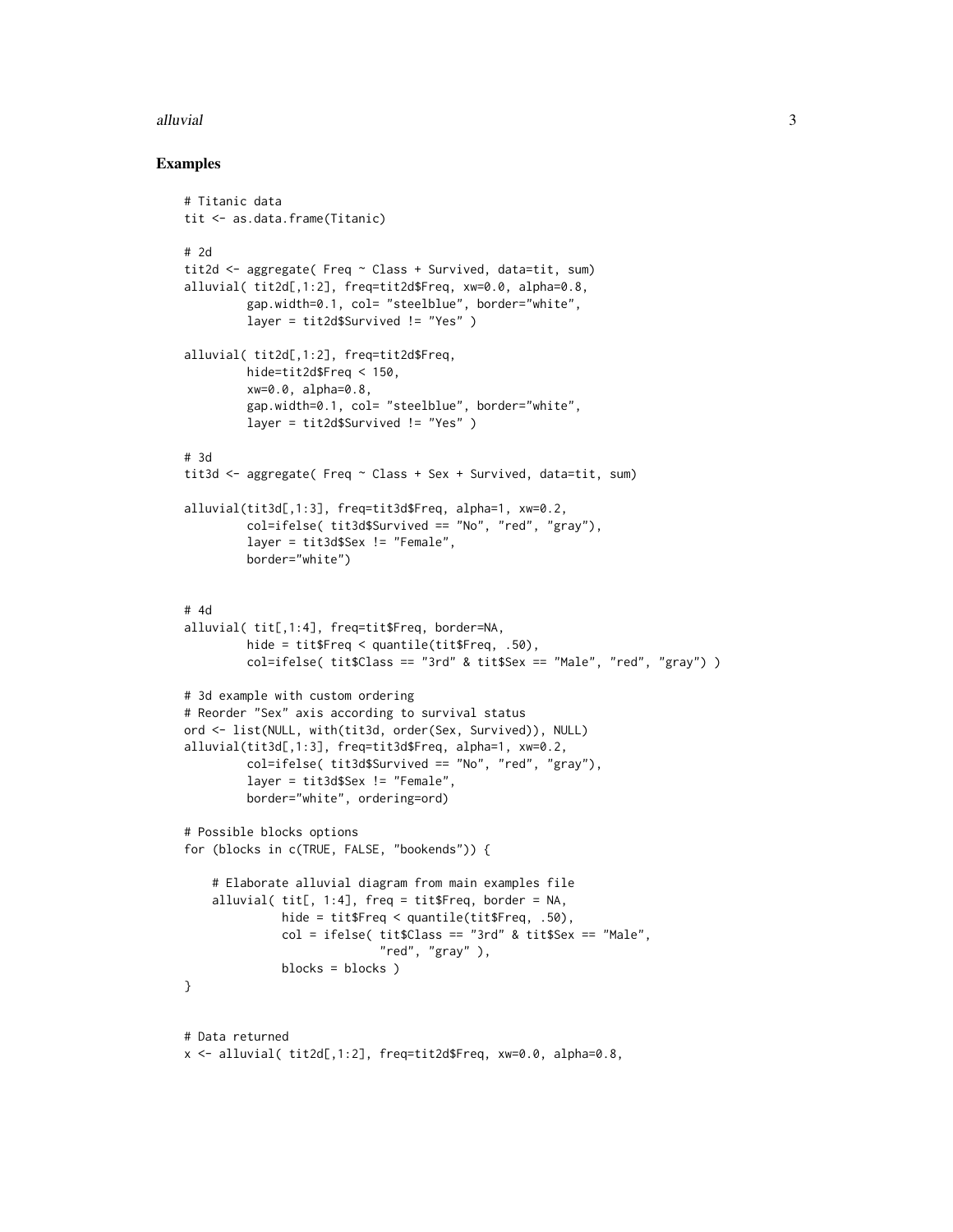<span id="page-3-0"></span>4 alluvial\_ts and the contract of the contract of the contract of the contract of the contract of the contract of the contract of the contract of the contract of the contract of the contract of the contract of the contract

```
gap.width=0.1, col= "steelblue", border="white",
         layer = tit2d$Survived != "Yes" )
points( rep(1, 16), x$endpoints[[1]], col="green")
points( rep(2, 16), x$endpoints[[2]], col="blue")
```
alluvial\_ts *Alluvial diagram for multiple time series data*

#### Description

This is a variant of alluvial diagram suitable for multiple (cross-sectional) time series. It also works with continuous variables equivalent to time

#### Usage

```
alluvial_ts(dat, wave = NA, ygap = 1, col = NA, alpha = NA,
 plotdir = "up", rankup = FALSE, lab.cex = 1, lab.col = "black",
  xmargin = 0.1, axis.col = "black", title = NA, title.cex = 1,
  axis.cex = 1, grid = FALSE, grid.col = "grey80", grid.1wd = 1,leg.mode = TRUE, leg.x = 0.1, leg.y = 0.9, leg.cex = 1,
  leg.col = "black", leg.lty = NA, leg.lwd = NA, leg.max = NA,
  xlab = NA, ylab = NA, xlab.pos = 2, ylab.pos = 1, lwd = 1, ...)
```
#### Arguments

| dat      | data.frame of time-series (or suitable equivalent continuously disaggregated data),<br>with 3 columns (in order: category, time-variable, value) with $\leq 1$ row for each<br>category-time combination |
|----------|----------------------------------------------------------------------------------------------------------------------------------------------------------------------------------------------------------|
| wave     | numeric, curve wavyness defined in terms of x axis data range - i.e. bezier point<br>offset. Experiment to get this right                                                                                |
| ygap     | numeric, vertical distance between polygons - a multiple of 10% of the mean<br>data value                                                                                                                |
| col      | colour, value or vector of length matching the number of unique categories.<br>Individual colours of vector are mapped to categories in alpha-numeric order                                              |
| alpha    | numeric, [0,1] polygon fill transparency                                                                                                                                                                 |
| plotdir  | character, string ('up', 'down' or 'centred') giving the vertical alignment of poly-<br>gon stacks                                                                                                       |
| rankup   | logical, rank polygons on time axes upward by magnitude (largest to smallest)<br>or not                                                                                                                  |
| lab.cex  | numeric, category label font size                                                                                                                                                                        |
| lab.col  | colour, of category label                                                                                                                                                                                |
| xmargin  | numeric $[0,1]$ , proportional space for category labels                                                                                                                                                 |
| axis.col | colour, of axes                                                                                                                                                                                          |
| title    | character, plot title                                                                                                                                                                                    |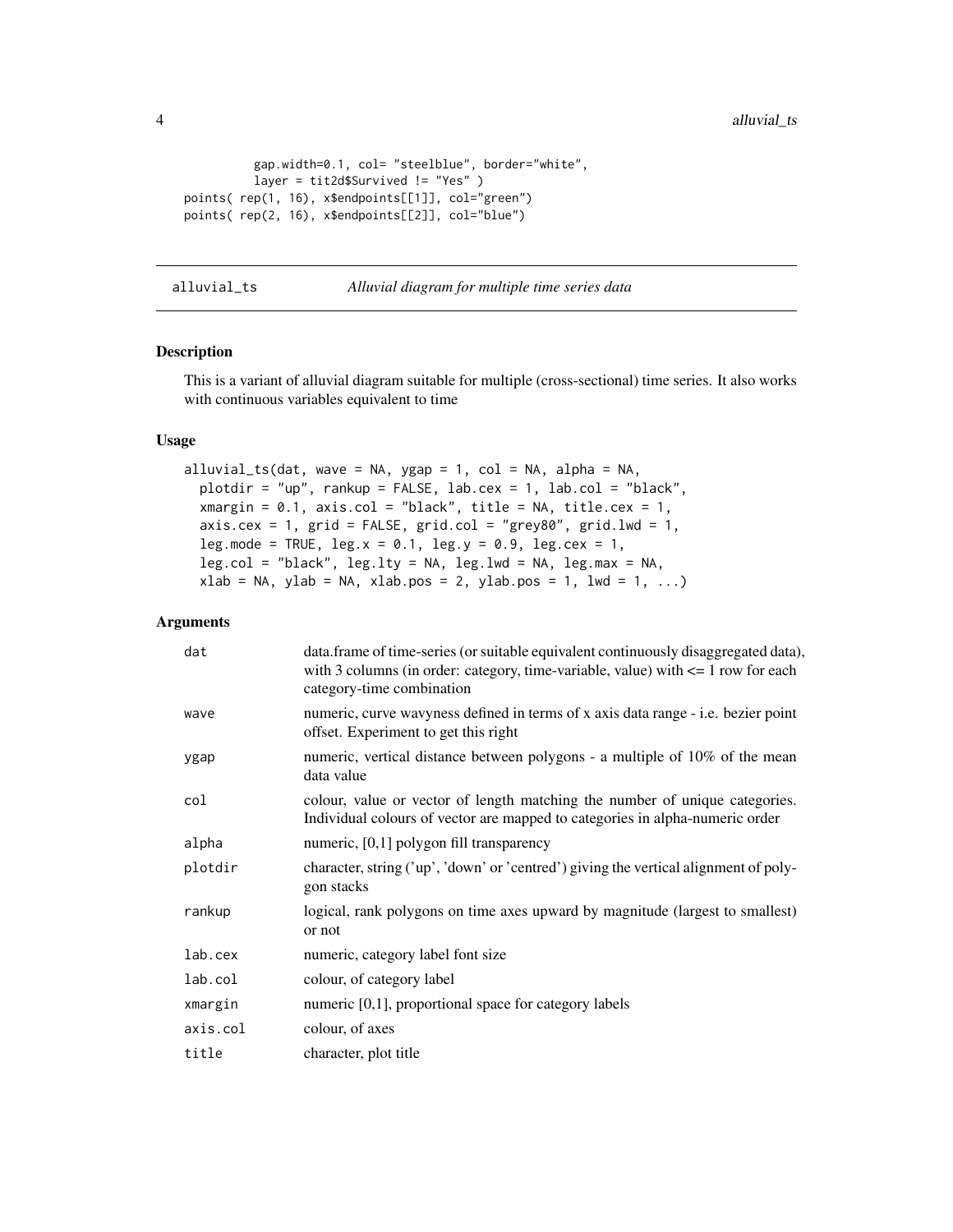#### alluvial\_ts 5

| title.cex          | numeric, plot title font size                                                                                                                                                                |  |  |  |  |  |  |  |
|--------------------|----------------------------------------------------------------------------------------------------------------------------------------------------------------------------------------------|--|--|--|--|--|--|--|
| axis.cex           | numeric, font size of x-axis break labels                                                                                                                                                    |  |  |  |  |  |  |  |
| grid               | logical, plot vertical axes                                                                                                                                                                  |  |  |  |  |  |  |  |
| grid.col           | colour, of grid axes                                                                                                                                                                         |  |  |  |  |  |  |  |
| grid.lwd           | numeric, line width of grid axes                                                                                                                                                             |  |  |  |  |  |  |  |
| leg.mode           | logical, draw y-axis scale legend inside largest data point (TRUE default) or<br>alternatively with custom position/value (FALSE)                                                            |  |  |  |  |  |  |  |
| leg.x, leg.y       | numeric $[0,1]$ , x/y positions of legend if leg.mode = FALSE                                                                                                                                |  |  |  |  |  |  |  |
| leg.cex            | numeric, legend text size                                                                                                                                                                    |  |  |  |  |  |  |  |
| leg.col            | colour, of legend lines and text                                                                                                                                                             |  |  |  |  |  |  |  |
| leg.lty            | numeric, code for legend line type                                                                                                                                                           |  |  |  |  |  |  |  |
| leg.lwd            | numeric, legend line width                                                                                                                                                                   |  |  |  |  |  |  |  |
| leg.max            | numeric, legend scale line width                                                                                                                                                             |  |  |  |  |  |  |  |
| xlab, ylab         | character, x-axis / y-axis titles                                                                                                                                                            |  |  |  |  |  |  |  |
| xlab.pos, ylab.pos |                                                                                                                                                                                              |  |  |  |  |  |  |  |
|                    | numeric, perpendicular offset for axis titles                                                                                                                                                |  |  |  |  |  |  |  |
| lwd                | numeric, value or vector of length matching the number of unique categories for<br>polygon stroke line width. Individual values of vector are mapped to categories<br>in alpha-numeric order |  |  |  |  |  |  |  |
| $\ddotsc$          | arguments to pass to polygon()                                                                                                                                                               |  |  |  |  |  |  |  |

#### Examples

```
if( require(reshape2) )
{
data(Refugees)
reshape2::dcast(Refugees, country ~ year, value.var = 'refugees')
d <- Refugees
set.seed(39) # for nice colours
cols \leq hsv(h = sample(1:10/10), s = sample(3:12)/15, v = sample(3:12)/15)
alluvial_ts(d)
alluvial_ts(d, wave = .2, ygap = 5, lwd = 3)
alluvial_ts(d, wave = .3, ygap = 5, col = cols)
alluvial_ts(d, wave = .3, ygap = 5, col = cols, rankup = TRUE)alluvial_ts(d, wave = .3, ygap = 5, col = cols, plotdir = 'down')
alluvial_ts(d, wave = .3, ygap = 5, col = cols, plotdir = 'centred', grid=TRUE,
            grid.lwd = 5)alluvial_ts(d, wave = 0, ygap = 0, col = cols, alpha = .9, border = 'white',
            grid = TRUE, grid.1wd = 5)alluvial_ts(d, wave = .3, ygap = 5, col = cols, xmargin = 0.4)
alluvial_ts(d, wave = .3, ygap = 5, col = cols, xmargin = 0.3, lab.cex = .7)
alluvial_ts(d, wave = .3, ygap = 5, col = cols, xmargin = 0.3, lab.cex=.7,
           leg.cex=.7, leg.col = 'white')alluvial_ts(d, wave = .3, ygap = 5, col = cols, leg.mode = FALSE, leg.x = .1,
```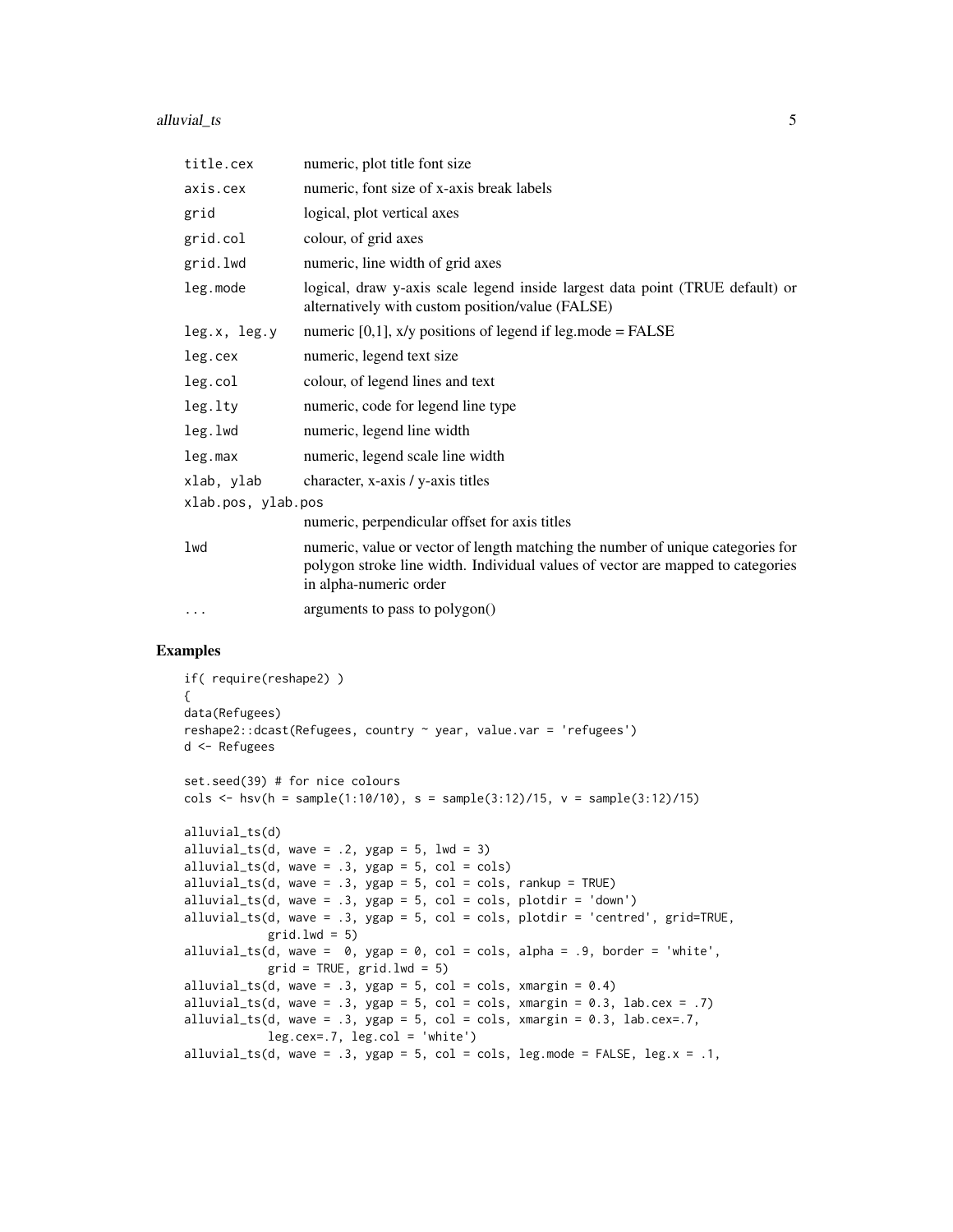```
leg.y = .7, leg.max = 3e6alluvial_ts(d, wave = .3, ygap = 5, col = cols, plotdir = 'centred', alpha=.9,
           grid = TRUE, grid.lwd = 5, xmargin = 0.2, lab.cex = .7, xlab = ',
           ylab = ', border = NA, axis.cex = .8, leg.cex = .7,
           leg.col='white',
         title = "UNHCR-recognised refugees\nTop 10 countries (2003-13)\n")
# non time-series example - Virginia deaths dataset
d <- reshape2::melt(data.frame(age=row.names(VADeaths), VADeaths), id.vars='age')[,c(2,1,3)]
names(d) = c('pop_group','age_group','deaths')
alluvial_ts(d)
}
```
Refugees *Refugees data*

#### Description

Top 10 countries/territories of origin (excluding "Various") for period 2003-13 of UNHCR statistics on "Persons recognized as refugees under the 1951 UN Convention/1967 Protocol, the 1969 OAU Convention, in accordance with the UNHCR Statute, persons granted a complementary form of protection and those granted temporary protection."

#### Format

Data frame with the following columns:

country Country or territory of origin

year Year (2003-13)

refugees Persons recognized as refugees under the 1951 UN Convention, etc..

#### Source

<http://data.un.org/Data.aspx?d=UNHCR&f=indID%3aType-Ref>